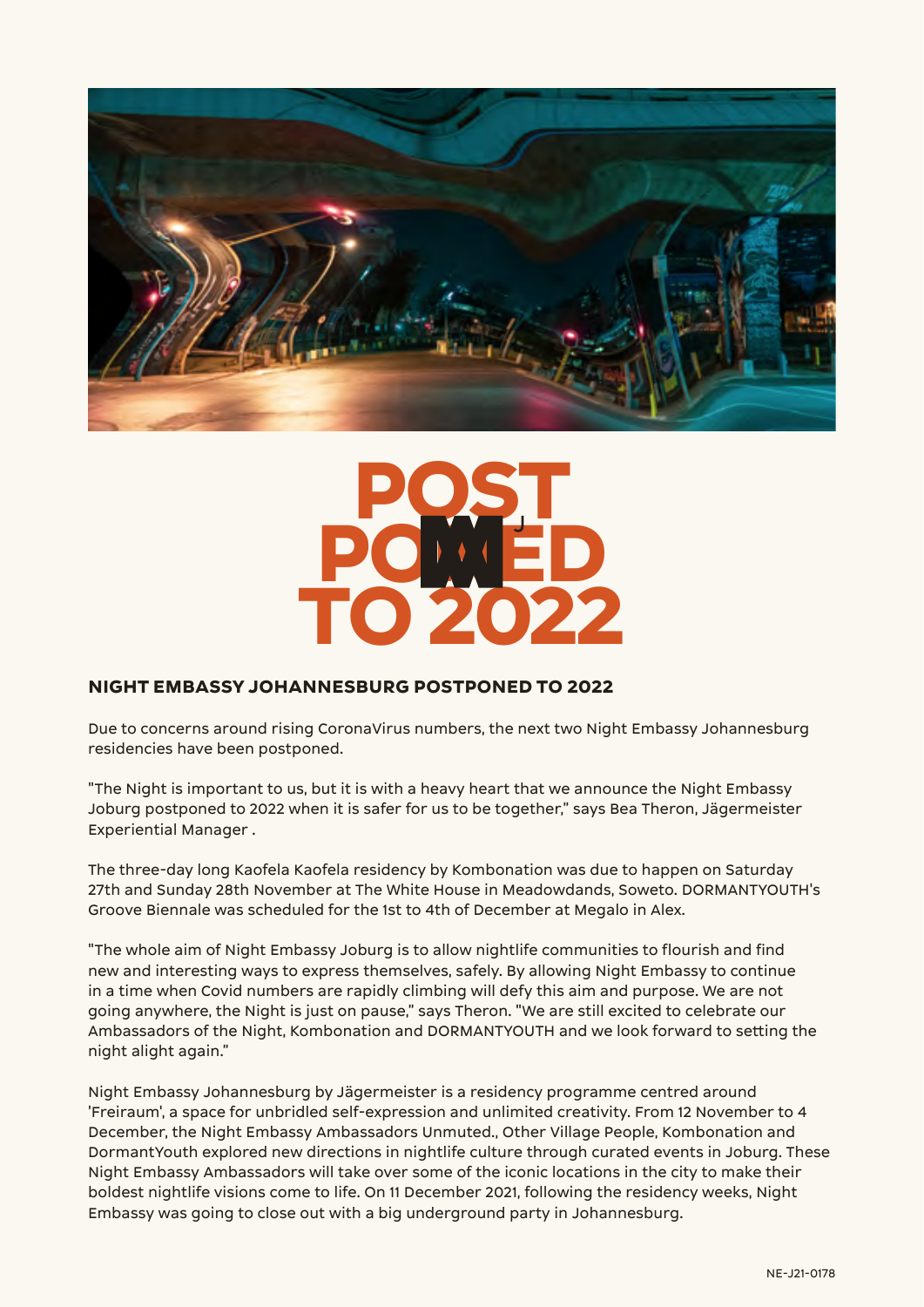

#### **REFUND YOUR PURCHASE TO WEBTICKETS CREDIT AND USE IT AT ANOTHER TIME:**

Simply login to your Webtickets profile, click on my tickets and select "CHOOSE ACTION" and "REFUND TICKETS" next to your tickets. You will then be given the option to "REFUND TO WEBTICKETS CREDIT". Select "SUBMIT REFUND" and you will have your ticket value in credit which you can now use to purchase tickets to another movie at another time.

#### **REFUND YOUR PURCHASE VIA YOUR PAYMENT METHOD:**

Alternatively, you may opt for a refund by clicking on my tickets and next to your booking, select "CHOOSE ACTION" and "REFUND TICKETS". If you paid via EFT or Pick n Pay, you will be prompted to enter your banking details.

**KAOFELA KAOFELA**: [https://www.webtickets.co.za/v2/event.aspx?itemid=1508992233](https://www.webtickets.co.za/v2/event.aspx?itemid=1508992233 )

**GROOVE BIENNALE**: [https://www.webtickets.co.za/v2/event.aspx?itemid=1509002233](https://www.webtickets.co.za/v2/event.aspx?itemid=1509002233 )

Stay updated by logging onto [www.night-embassy.com/jhb](http://www.night-embassy.com/jhb), or follow [@nightembassyjhb](https://www.instagram.com/nightembassyjhb/) on Instagram.

The Ambassadors have been given a blank canvas to explore their chosen topics and concepts with the support of the Night Embassy Creative Board, made up of five renowned figures known for their contributions to South Africa's arts, events and music culture. Board members include veteran event producer, business strategist and venue owner Theresho Selesho; designer, artist and creative director extraordinaire Jana Hamman; LGBTQI pioneer, DJ and content creator Lelowhatsgood; skate scene champion and filmmaker Day Marumo and amapiano centred talent management agency owner Thuli Keupzz.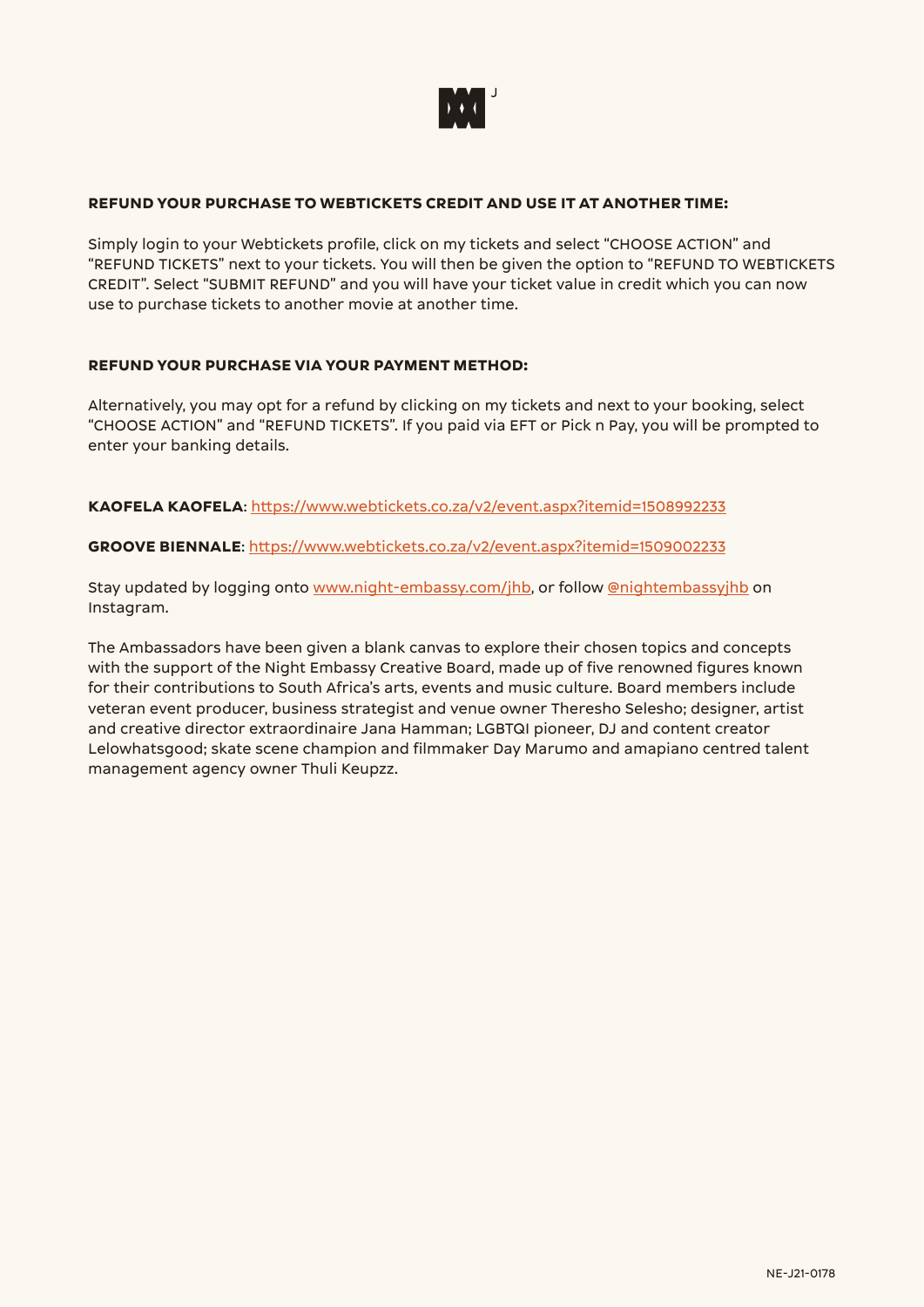

### **ABOUT NIGHT EMBASSY.**

Night Embassy Johannesburg by Jägermeister is a residency programme centred around 'Freiraum', a space for unbridled self-expression and unlimited creativity. From 12 November to 4 December, the Night Embassy Ambassadors Unmuted., Other Village People, Kombonation and DormantYouth explore new directions in nightlife culture through curated events in Joburg. These Night Embassy Ambassadors will take over some of the iconic locations in the city to make their boldest nightlife visions come to life. On 11 December 2021, following the residency weeks, Night Embassy will close out with a big underground party in Johannesburg.

Kombonation entered Night Embassy Johannesburg as it was, "An opportunity for us to create an alternative kasi nightlife experience on a bigger scale. We've done so on our own from 2017, just never on a level that allows the world to see and be part of this togetherness. We're honoured and appreciative of this platform."

With the Kaofela Kaofela residency they have now created with funding from Jagermeister and the mentorship of the Night Embassy Creative Board, these Ambassadors of the Night "Get to drive home what's really important to us; visual literacy. With our understanding of how the medium of photography plays a powerful role in history and that many of the kasi dwellers aren't able to finish or even go to school, we've taken it upon ourselves to enforce this crucial skill amongst our people as a means to enhance learning as a whole.We want to empower our people to become critical thinkers so that they're always considerate of others and their surroundings. This way our dream of safer streets and therefore fun-filled nights are a reality."

**Get your tickets** to the next three residencies by logging onto Webtickets Get tickets for KOMBONATION's KOAFELA KOAFELA [here.](https://bit.ly/30ygFEc)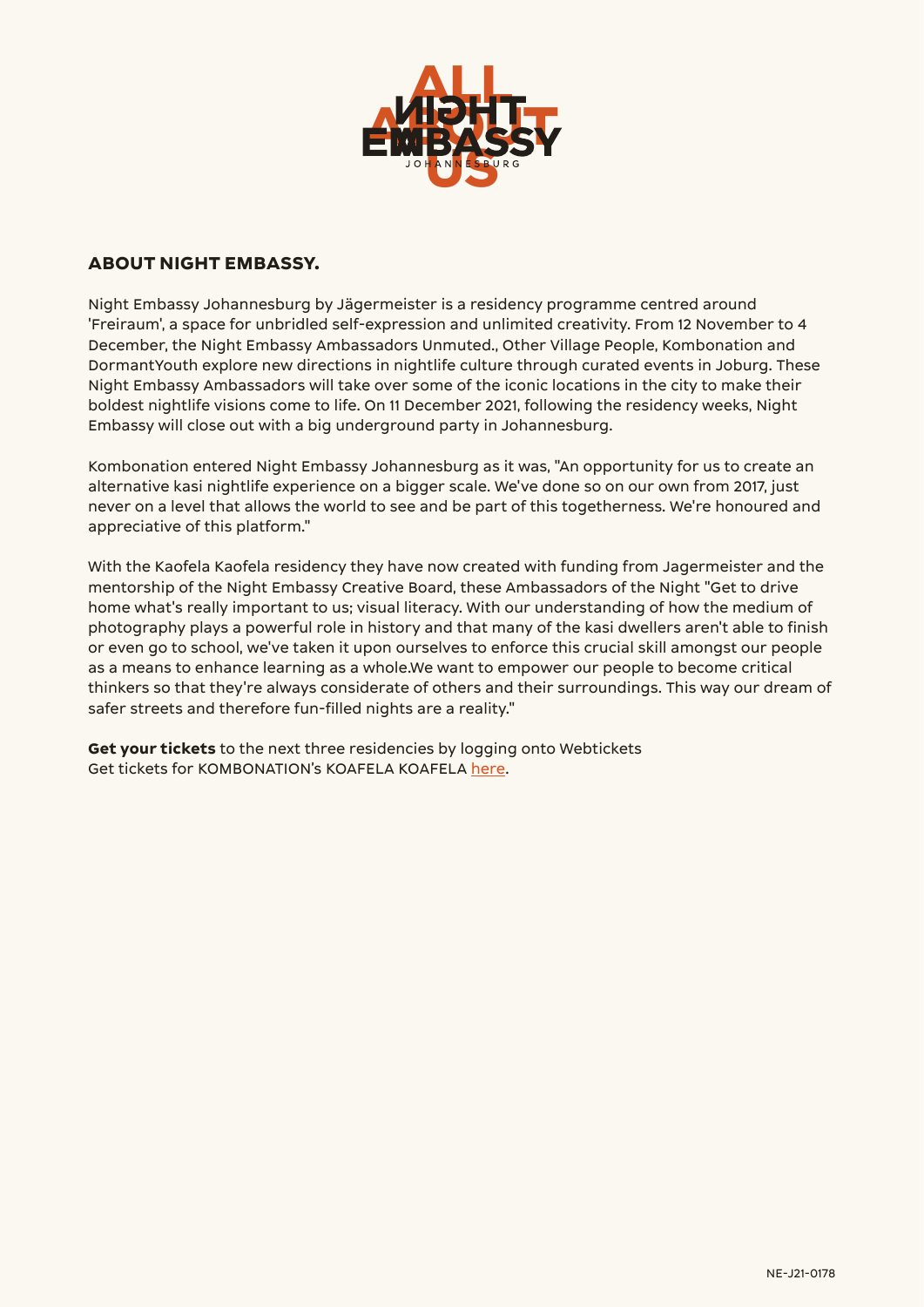

### **UNMUTED.: UNMUTE THE CITY**

Dates: 12th – 14th November 2021 Venue: Carfax, 39 Gwigwi Mrwebi St, Newtown, Johannesburg, 2113 Tickets: R100 per day, R250 for a 3 day pass.

### **OTHER VILLAGE PEOPLE: QUEERTOPIA**

Dates: 18th – 20th November 2021 Venue: Constitution Hill, 11 Kotze St, Braamfontein, Johannesburg, 2001 Tickets: R100 per day, R250 for a 3 day pass.

### **KOMBONATION: KAOFELA KAOFELA**

Dates: 26th – 28th November 2021 Venue: White House, Msimanga St, Meadowlands East Zone 5, Meadowlands East, Soweto, 1852 Tickets: R50 per day, R150 for a 3 day pass. [Ticket Link](https://bit.ly/30ygFEc)

### **DORMANTYOUTH: GROOVE BIENNALE**

Dates: 1st – 4th December 2021 Venue: Megalo, Alexandra 57 4th St, Marlboro, Sandton, 2063 Tickets: R100 per day, R250 for a 3 day pass.

Stay updated by logging onto [www.night-embassy.com/jhb](https://night-embassy.com/jhb/), or follow [@nightembassyjhb](https://www.instagram.com/nightembassyjhb/) on Instagram. The Ambassadors have been given a blank canvas to explore their chosen topics and concepts with the support of the Night Embassy Creative Board, made up of five renowned figures known for their contributions to South Africa's arts, events and music culture. Board members include veteran event producer, business strategist and venue owner Theresho Selesho; designer, artist and creative director extraordinaire Jana Hamman; LGBTQI pioneer, DJ and content creator Lelowhatsgood; skate scene champion and filmmaker Day Marumo and amapiano centred talent management agency owner Thuli Keupzz. The Creative Board selected the following as Night Embassy Ambassadors: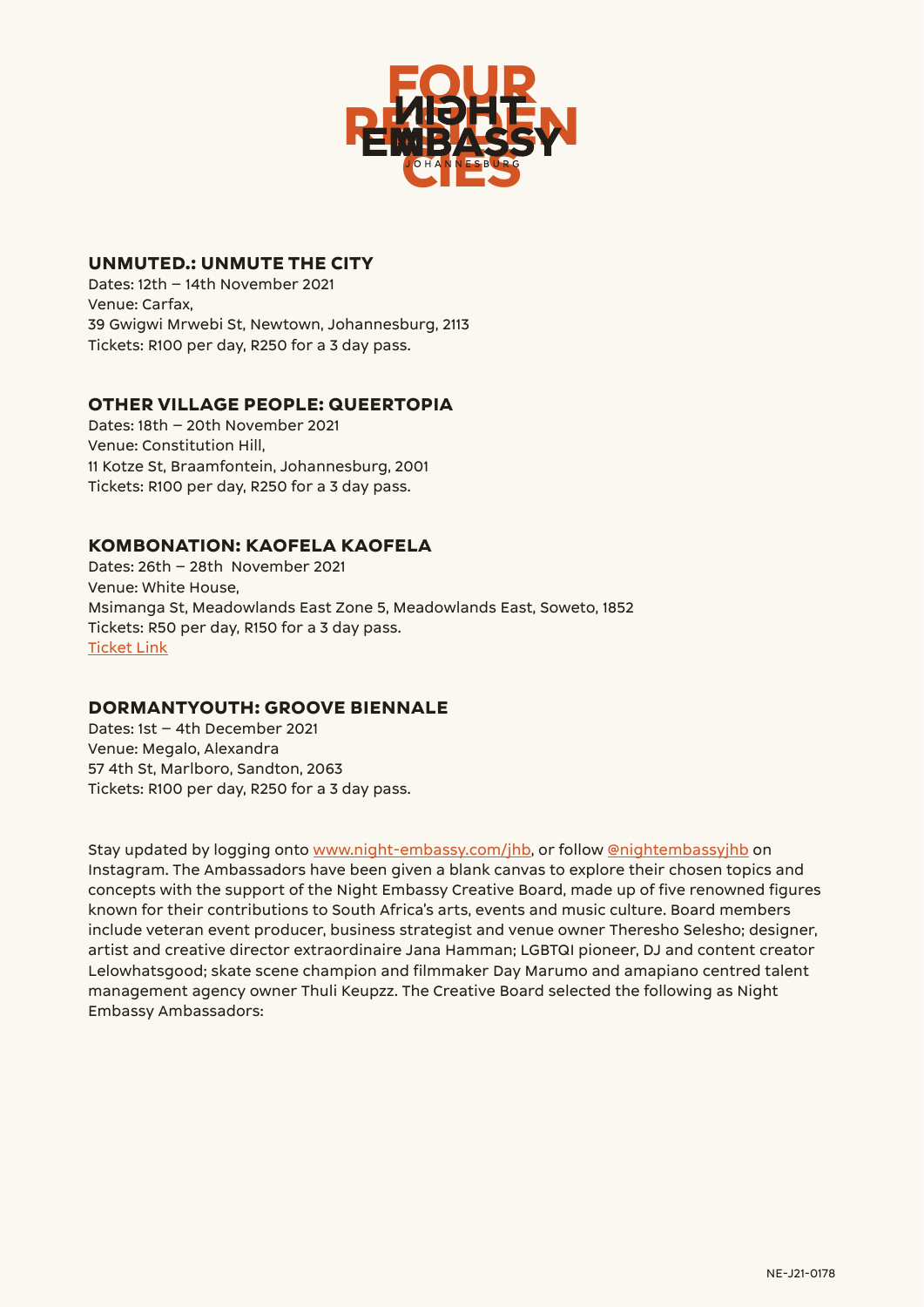

### **SPEAKING JÄGERMEISTER SOUTH AFRICA'S CULTURE AND EXPERIENTIAL MARKETING MANAGER BEA THERON SAYS.**

Each residency will be tailored to the experience of its participants. With educational lectures, hands-on workshops and expert guidance to help cultivate their career in music, the arts, and events onwards, the programme aims to equip each Ambassador with the inspiration, technical know-how and practical support to transform their creative practice and progress Johannesburg's nightlife. Under the curatorial direction of each Ambassador, Night Embassy will also be a public showcase of their work, putting them in charge of a day-to-night programme with collaborators and mediums of their choice.

The Ambassadors have been given a blank canvas to explore their chosen topics and concepts with the support of the Night Embassy Creative Board, made up of five renowned figures known for their contributions to South Africa's arts, events and music culture. Board members include veteran event producer, business strategist and venue owner Theresho Selesho; designer, artist and creative director extraordinaire Jana Hamman; LGBTQI pioneer, DJ and content creator Lelowhatsgood; skate scene champion and filmmaker Day Marumo and amapiano centred talent management agency owner Thuli Keupzz.

The Creative Board selected the following as Night Embassy Ambassadors: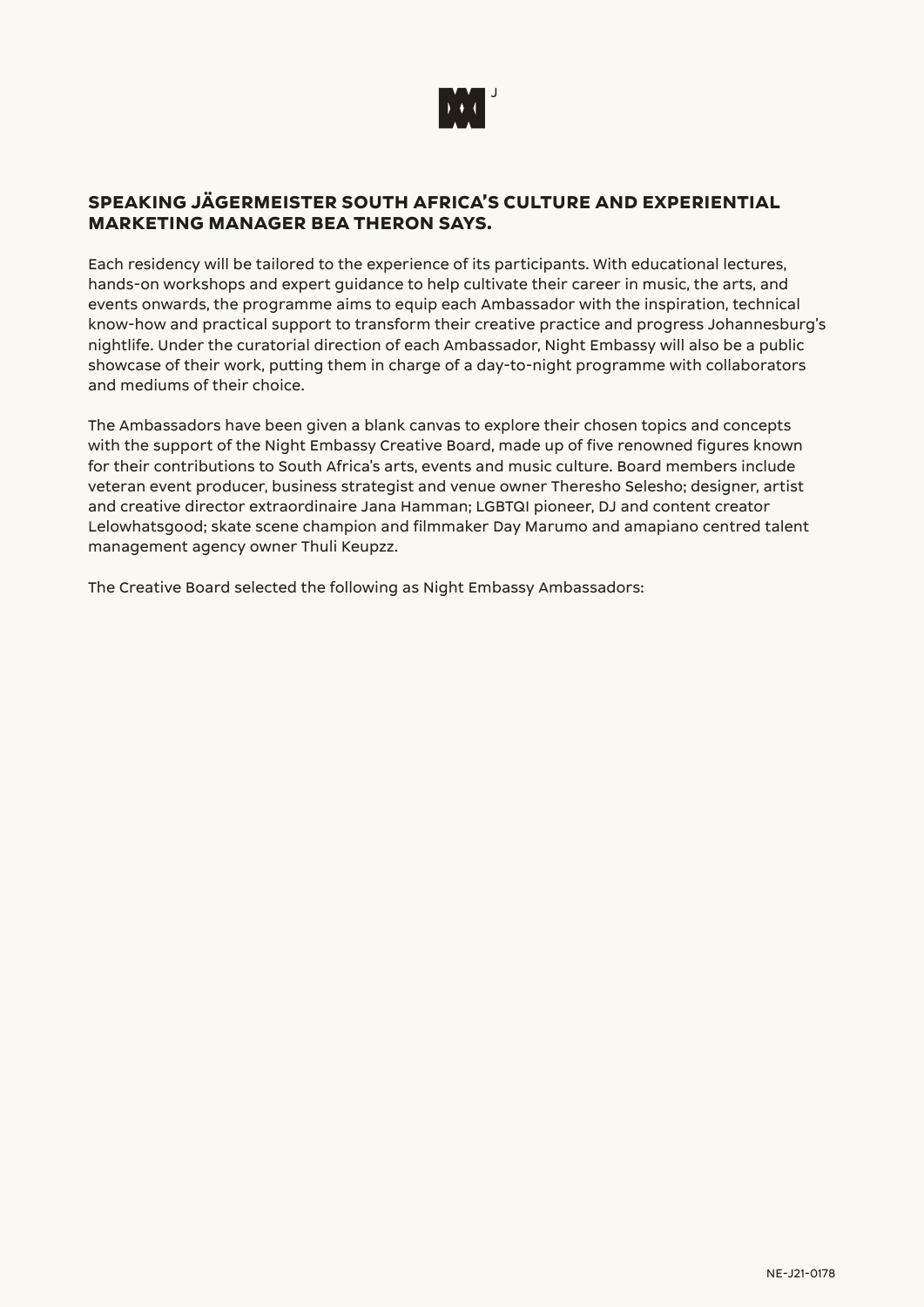# **MEET OUR AMBASMADORS OF THE NIGHT!**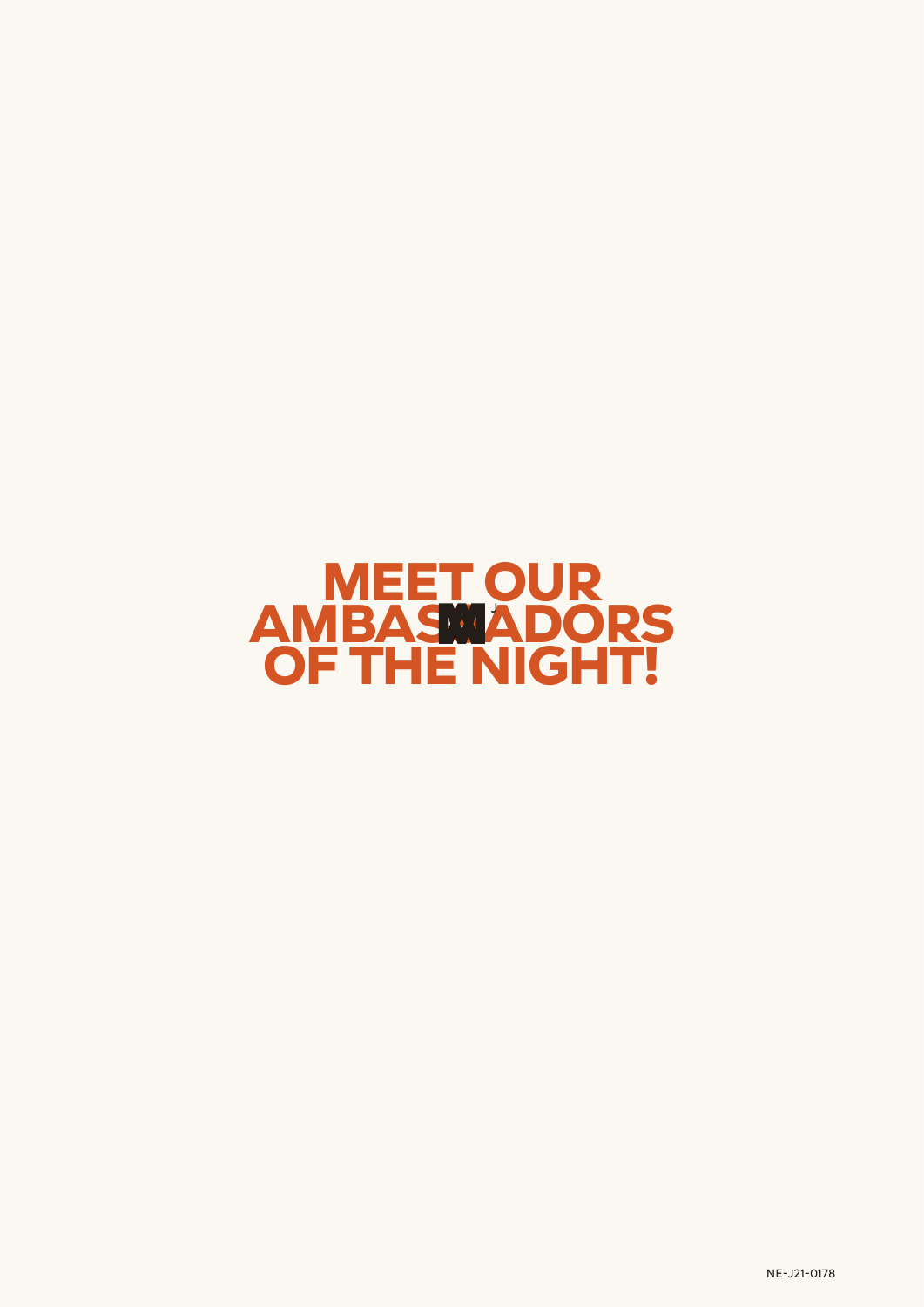

# **UNMUTED.** BY LINCOLN **NEONG** UNMUTED.<br>INCLAN LONG<br>& DRAPER

**Lincoln Long** (he/him) and **Draper** (he/him) believe **Unmuted**. is the missing key to levelling the music playing field. Their mantra "Life Is Best Lived Unmuted" speaks to the idea that we're all muted or unheard to someone and it's only when we live life unmuted can we give opportunities to the unknown. What started in 2017 as Unmuted. Records, has become a hybrid independent label behind the production of chart storming songs by emerging artists, has now morphed into a network of future-thinking entities including a live/events/tour management and bookings division Unmuted. Live. Unmuted. also have a film and TV division, an online radio station and a clothing brand.

The experience of being Night Embassy Ambassadors has already had a major impact on Unmuted. "This has been an absolute dream. Through this experience we have been exposed to so much that we didn't know and at the same time we've been made to feel and be more confident in what we do know. Besides the obvious financial injection, being an ambassador has and is providing us with new ways of thinking and working that we would not have been exposed to", they share.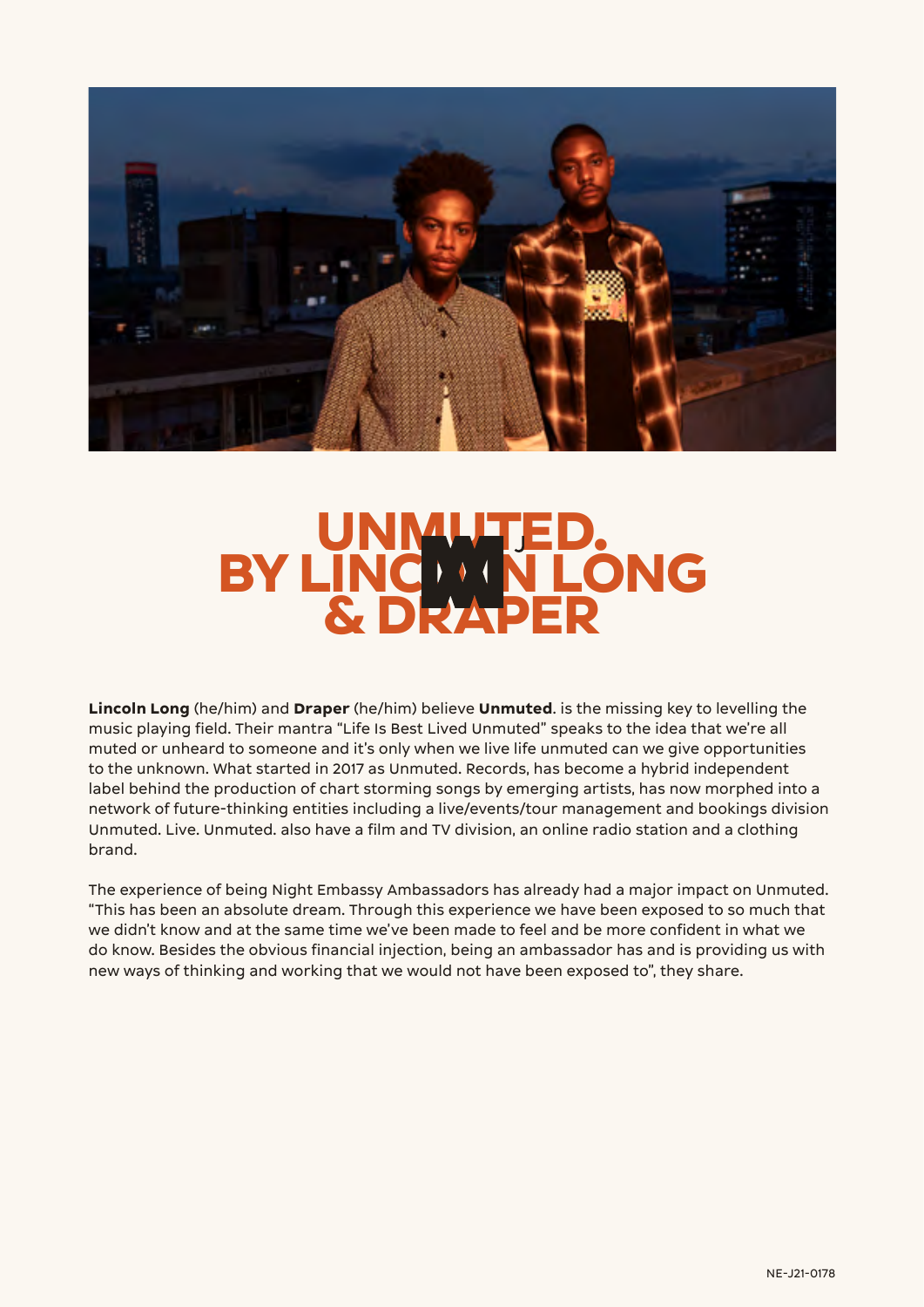

## **OTHER VILLAGE** PEOPLE BWWDISWA **PEOPLE BWWNDISWA**<br>DLAMINI WKFFII OF **SIWISA**

**Other Village People** (OVP) by **Andiswa Dlamini** (she/her) and **Kefiloe Siwisa** (she/her) creates experiences for LGBTQIA+ communities to feel liberated, to live in the truest reflection of self, to connect, to celebrate and find their tribe. Founded in 2016, Other Village People has two queerfocused platforms; SSS (Same Sex Saturday), a party space that runs in Johannesburg, Cape Town and Durban, and Grounded, an intimate series of alternative experiences from hikes to dinners and everything in between.

Other Village People note that in SA cities, "There is a lack of safer spaces that prioritise LGBTQIA+ communities and within the prevailing heteronormative constructs, LGBTQIA+ are often faced with discrimination, micro aggressions and even hate crimes. Our concept is about creating queercentered spaces that normalise and celebrate our differences as if it's always been that way."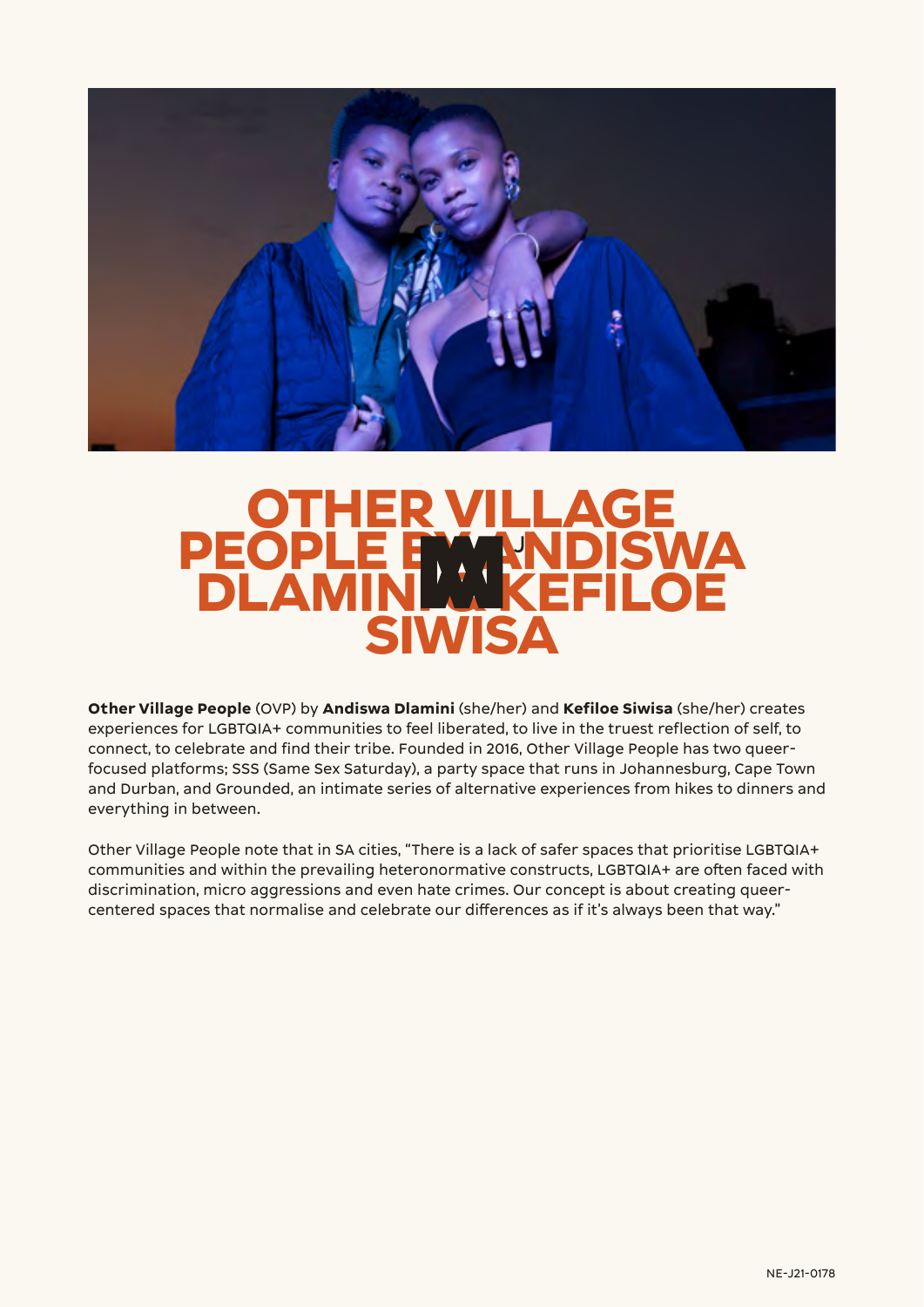

## **KOMBONATION BY KANANELO KABELWSELLO & KGOTSO SELOMAH**

Market Photography Workshop graduates **Kananelo Kabelo Sello** (he/him) and **Kgotso Selomah** (she/her, They/Them) founded **Kombonation** in 2018. Kombonation is a Soweto-based pre-to-post production start-up, specialising in real and raw visual storytelling. They also create clothing that showcases their photographic skillset, and expresses the narratives that exist within and beyond the photographs.

Kombonation's mantra is, 'Together, we do the most. Kaofela Kaofela. One love.' "Our art is by the kasi, for the kasi, and beyond", says Kombonation. Night Embassy has given them, "an opportunity for us to create an alternative kasi nightlife experience on a bigger scale. By being Ambassadors of the Night, we get to drive home what's really important to us - visual literacy."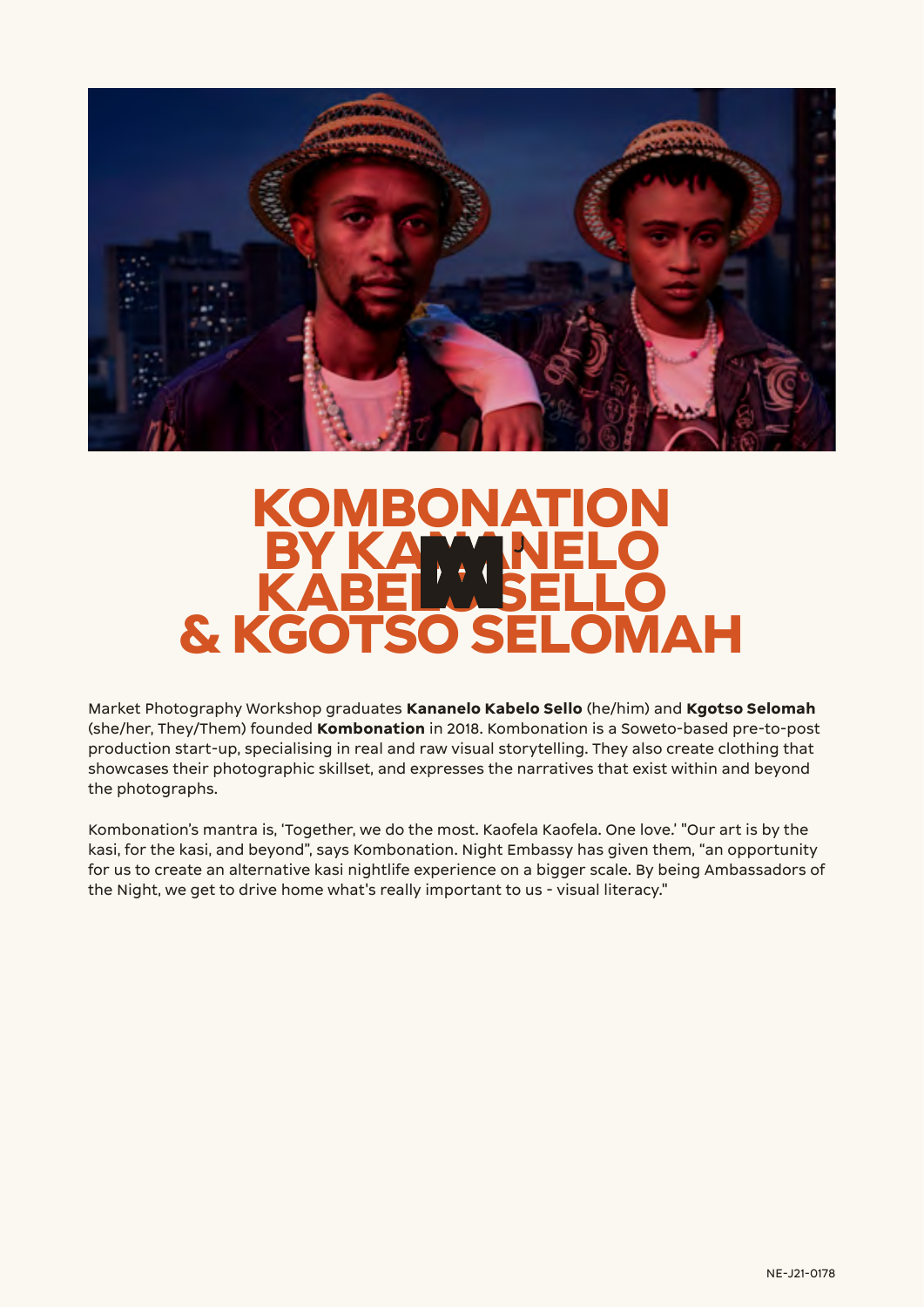

# **DOR** AKA ' **NDEBELE**

**DormantYouth** AKA **Thelma Ndebele** is a non-binary (They/Them) DJ and Master of Architecture (GSA, UJ) whose interest lies in music as an alternative translation of place, as well as an archive of lived space. Their research and observations made at the GSA have culminated in them regarding music as a metric of place, specifically in clubs and event venues that host (sub)cultures that can be identified by the music produced and consumed by said social groups.

Speaking about their ideas, Thelma explains: "I want to build architectural structures specifically catering to Joburg nightlife. I want to add interesting physical installations into the club space as an additional layer to the excitement of going out. I think this residency will show an alternative perspective of architecture beyond its technical and formal predisposition. You can expect an installation fit for music, performance and film, nested in an unexpected context".

These four Ambassadors promise to make their mark through curating memorable experiences this November; they are hoping to change the very fabric of the city nightlife landscape.